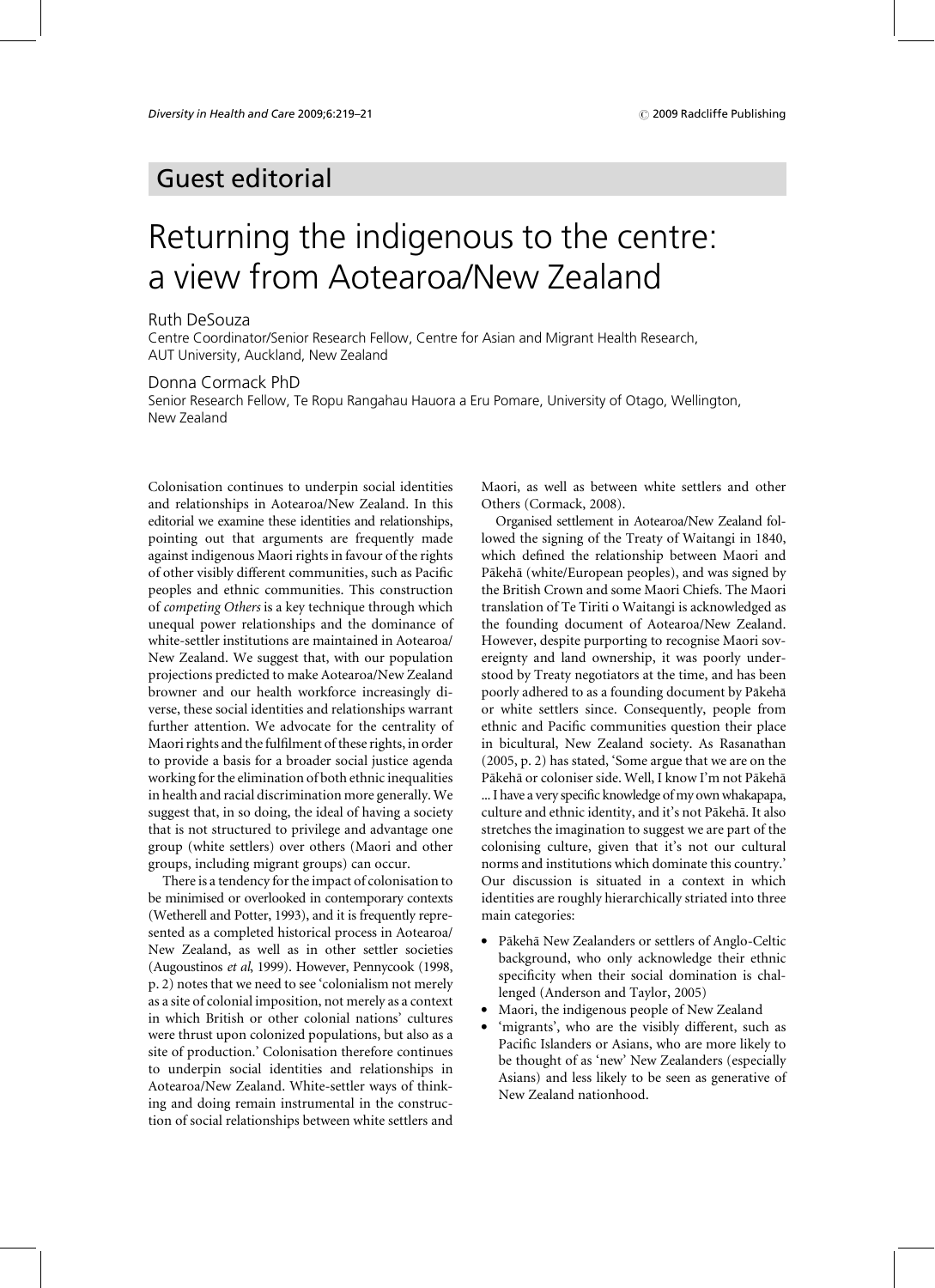220

Indigenous rights and increased migration from nontraditional source countries have been seen as a risk to the body politic of the nation and, in particular, to its white origins (Anderson and Taylor, 2005).

For readers situated outside white-settler countries, this discussion might seem to have little if any resonance, but if the concerns outlined here are considered transnationally and historically in relation to the making of white imperial Britishness, then they begin to raise some areas for continued theorising. In addition, all states increasingly have to engage with more globally mobile and diverse populations in terms of both the peoples for whom they need to provide appropriate, effective and responsive health services as residents/ citizens, and the health workforce that they will have in the future. These factors require all jurisdictions to consider the particular social relationships, including power relationships, between various groups and the implications of these relationships for meeting the health needs and rights of all their citizens, and for the configuration of their healthcare workforce. The lesson we are suggesting from a New Zealand point of view is that if we can't get it right for the longstanding relationship between Māori and the Crown, if we can't meet Māori rights and account for how colonisation continues to structure social relationships and realities in New Zealand, this does not bode well for having meaningful relationships with other groups. In engaging with increasing diversity in health it is timely to reflect on how particular historical, social and political contexts shape social relationships in each society, and what this means for established communities as well as those that are considered to be relative newcomers. Unequal power relationships, and unequal outcomes, will be reproduced if they are not made visible and challenged.

Typically, indigenous and migrant communities have been set up in opposition to one another as competitors for resources and recognition. This construction of *competing Others* is a key technique in the (re)production of whiteness. Chambers (1997) suggests that invisibility and indivisibility are central to whiteness. Indivisibility functions to allow other groups to be divided and categorised, while simultaneously producing the white Self as individual, singular and unmarked. This production of multiple Others sets the scene for the construction of oppositional, and by extension, competing groups. The un-named, universalised and normalised Self is then able to compare Other groups, to play their rights and interests off against each other, distracting attention away from those with the most power and resources in society, and leaving their role in determining common-sense discourse and governing social actions largely unexamined. It is a powerful diversionary tactic to keep the gaze off the elites. This competing interest strategy has, for example, been used by politicians to argue against Maori rights, under the guise of arguing for rights for other communities such as 'Pacific' or 'Asian' (Cormack, 2008).

In large part, the racist and Anglo-centric assumptions of a colonial New Zealand have been shaped by the origin of traditional migrants from the UK and Ireland. The colonial/racist discourses of a unified nation have been predicated on a core Pākehā New Zealand cultural group against which other multicultures exist (Maori and migrants) who are but cultural fragments (Bannerji, 2000, p. 10). This mono-culturalism began to be challenged by the increased prominence of Māori concerns during the 1970s and increasing demands for biculturalism, which coincided with a rise in concerns about indigenous rights and the Treaty of Waitangi. The perception of a benign colonial history of New Zealand, an imperial exception to harsh rule, has been supplanted by a growing understanding that the Crown policies which were implemented with colonisation were not there to protect Māori interests, despite the mythology of the unified nation with the best race relations in the world. Thus while countries such as Canada and Australia were developing multicultural policies, New Zealand was debating issues of indigeneity and the relationship with tangata whenua (Māori). Increasingly, new migrants have been asking for a shift from a bicultural to a multi-cultural framework. New Zealand has yet to develop a locally relevant response to cultural diversity (multiculturalism) that complements or expands on the bicultural (Māori and Pākehā) and Treaty of Waitangi initiatives that have occurred (Bartley and Spoonley, 2004). However, many are concerned that a multicultural agenda is a mechanism for silencing Māori and placating mainstream New Zealand. Elite claims that we are now a multicultural nation, rather than demonstrating a meaningful commitment to either biculturalism or multiculturalism, can also be a device for diverting the gaze away from the continued dominance of white-settler ways of being, manifested in the structure and traditions of prevailing legal, education, parliamentary, and health and social institutions (including the primacy given to the English language and to holidays and festivals drawn from European traditions).

Māori health has been worsened by the process of colonisation and its ongoing effects. This is evidenced by Māori receiving not only fewer but also poorerquality services. Proposed mechanisms for redress include maintaining the principles of the Treaty of Waitangi and having a working biculturalism. In identifying Maori health inequalities we do not represent Māori as being deficient or a problem, but rather that Māori health needs have a direct relationship with the breaching of indigenous rights, and further a recognition that Pākehā disproportionately benefit from systems which they created, maintain and control. We emphasise that Māori have a unique status in New Zealand that distinguishes them from migrant and